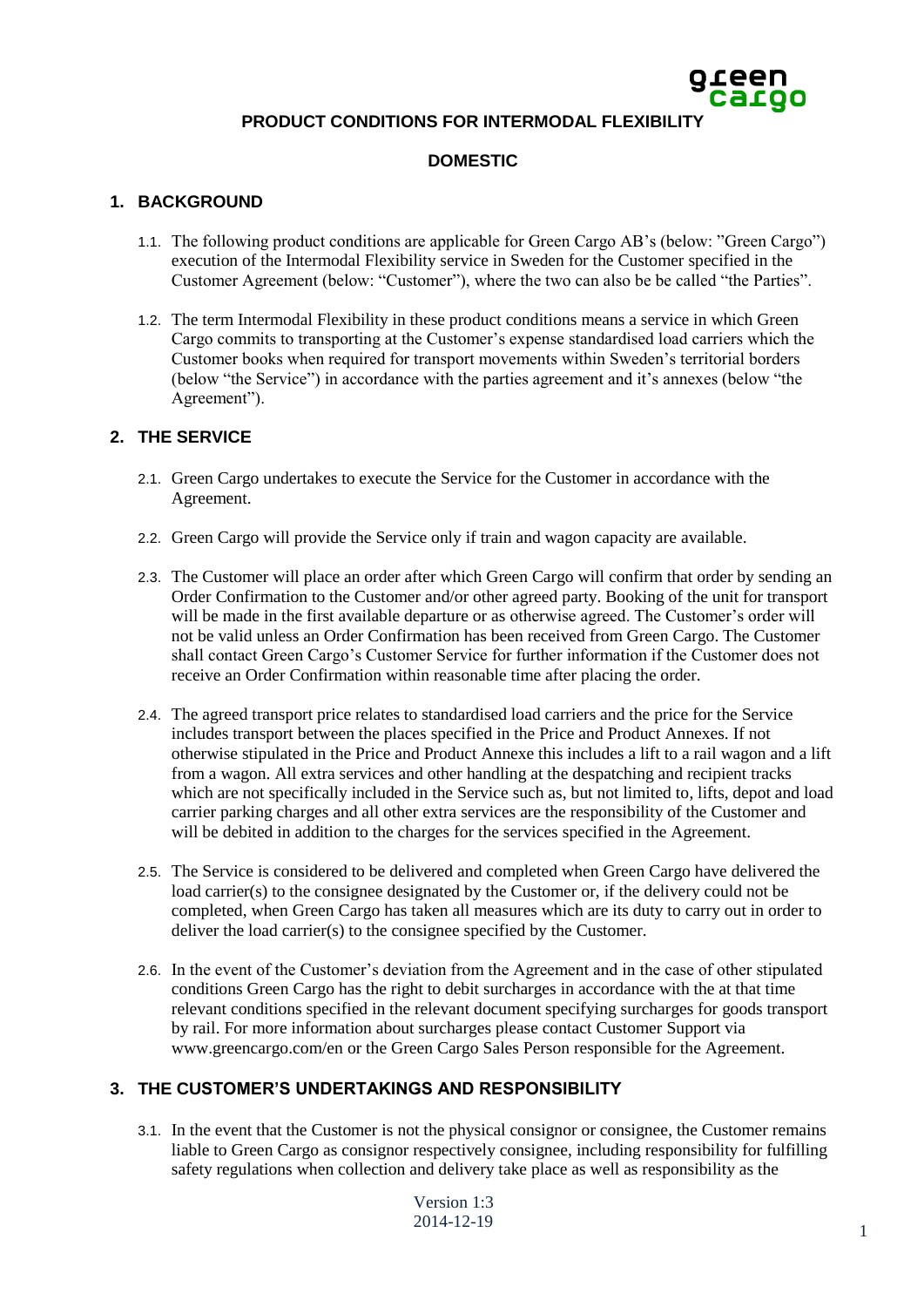

consignor of dangerous goods in accordance with the relevant regulations for the each relevant type of transport such as the Swedish law (2006:263) on transport of dangerous goods and ADR/RID/IMDG.

- 3.2. Additionally the following conditions apply for the Service's execution, where the Customer is always responsible to Green Cargo:
- a) to ensure that Green Cargo have access to all information Green Cargo needs in order to execute the Service;
- b) to ensure that the consignor makes it possible for Green Cargo to collect a specified load carrier from the consignor's premises without needing to take extra actions such as moving other load carriers;
- c) to ensure that the consignee makes it possible for Green Cargo to leave the load carrier at the consignee's premises at the agreed time for delivery;
- d) to carry out its part of the Agreement in such a way that it is made possible for Green Cargo to fulfil its commitments and the requirements to observe regulations and laws which the Service demands;
- e) to keep itself updated in relation to current laws and regulations as well as Green Cargo's at any given time applicable charges, regulations and instructions related to the Service. For more information about these laws, regulations and instructions please contact Customer Support via www.greencargo.com/en or the Green Cargo Sales Person responsible for the Agreement; and
- f) to ensure that in the case where the Customer is not the consignor nor consignee these make equivalent commitments to the Customer and Green Cargo in accordance with the Agreement.
- 3.3. The Customer guarantees to carry out all commitments in accordance with the Agreement. The Customer is consequentially responsible for any extra costs which result from the Customer's breach of the Agreement.
- 3.4. In the event of major deviation from the valid regulations and the Customer's commitments expressed in the Agreement Green Cargo reserves the right not to execute the Service until the shortcoming is remedied.

### **4. TRANSPORT TIMES**

- 4.1. Train traffic will take place in accordance with Green Cargo's normal timetable. Reduced traffic intensity may occur during public holidays as well as during the summer period. The times for collection and delivery can be altered during the validity of the Agreement.
- 4.2. Green Cargo has the right to unilaterally carry out changes in the production network during the validity of the Agreement both in the form of temporary, e.g. the cancellation of specific departures, as well as permanent changes. In the case of permanent changes in the transport network which will affect the Customer, e.g. reduction of traffic frequency or discontinuance of traffic to a specific terminal or rail tax point, Green Cargo shall inform the Customer in writing no less than three months before the decision is executed.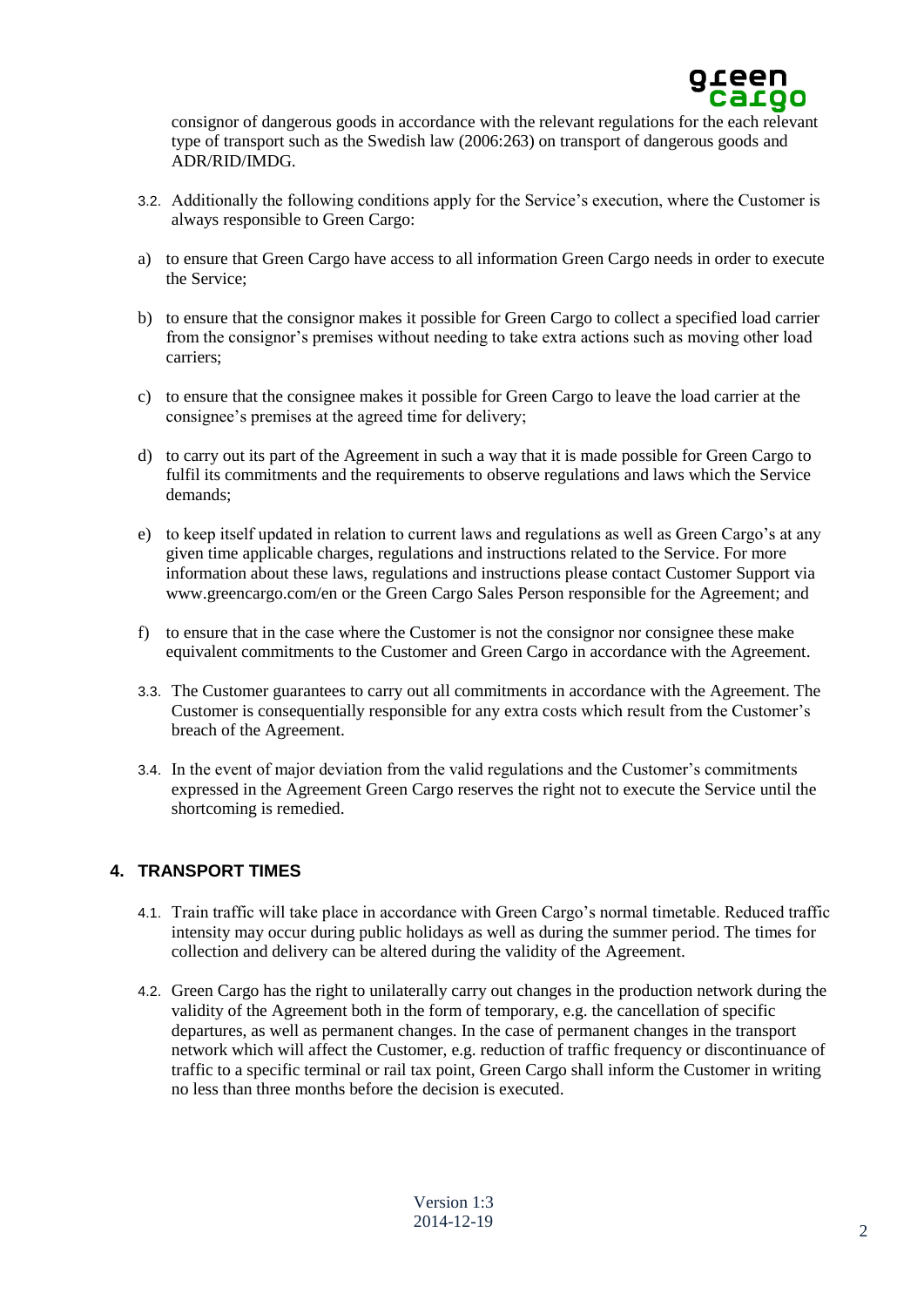

## **5. COLLECTION AND DISTRIBUTION**

- 5.1. The Customer has one hour's loading/unloading time. If this time is exceeded waiting time costs will be debited. The maximal permitted excess waiting time is one hour, after which the unit will be offloaded and a new debit of the agreed transport price will be charged for each unit. Any depot, parking or costs for extra lifts will be debited separately in accordance with the respective terminal or port's price list.
- 5.2. Collection and distribution will be carried out between 07:00 and 17:00 hours on working days (Monday - Friday excluding public holidays) unless otherwise agreed. Local deviations from these times may occur as a result of collection and distribution times at the respective terminal or port.

### **6. TRANSPORT ORDERS AND DOCUMENTS**

- 6.1. A transport order must be made in writing or electronically (e.g. via EDI). Written orders shall be made out in accordance with Green Cargo's standard document for transport orders. For more information about transport orders please contact Customer Support via www.greencarco.com/en or the Green Cargo Sales Person responsible for this Agreement. Electronic orders shall be presented in the agreed format. Orders may only be placed by individuals or agents designated by the Customer and named in the Production Annexe.
- 6.2. The Customer shall when ordering the transport inform Green Cargo in the event that the goods totally or partially require special transport or are regulated by ADR, IMDG regulations or other equivalent regulations.
- 6.3. If the consignment totally or partially consists of dangerous goods a separate consignment note shall be used for such goods. The Customer is responsible for ensuring that the goods that are listed in the consignment note are declared in accordance with the respective transport type's compulsory regulations (e.g. ADR or IMDG) and that every package in the consignment is labelled with the markings and labelling required by the relevant regulations as well as the availability of Transport Emergency Cards for the respective types of goods in all languages of the countries through which the transport shall travel, and include a consignor's certificate in accordance with relevant requirement.
- 6.4. The order acceptance window is opened weekly two weeks in advance. Orders covered by a specific and current Agreement can be placed with Green Cargo Customer Service at the earliest on Monday in any given week, for transport at any time during the second week after the order is placed, i.e. an order can be placed in week 1 for transport during week 3, and that order shall be placed at the latest by 09:00 on the working day (Monday – Friday except public holidays) before the execution of the Service.

### **7. CANCELLATION AND CHANGES TO TRANSPORT ORDER**

- 8.1. Cancellation of or change to a transport order shall be made to Green Cargo's Customer Service.
- 8.2. Green Cargo has the right to debit a surcharge for transport orders cancelled by the Customer which Green Cargo has already confirmed.

### **8. DISCREPANCY REPORTS**

8.1. Unless the Customer has specifically declined reports of discrepancies Green Cargo will notify the Customer if the estimated time of arrival stated in the order confirmation will be exceeded by more than one hour. The notification of discrepancy will be addressed to the person designated

Version 1:3 2014-12-19 3